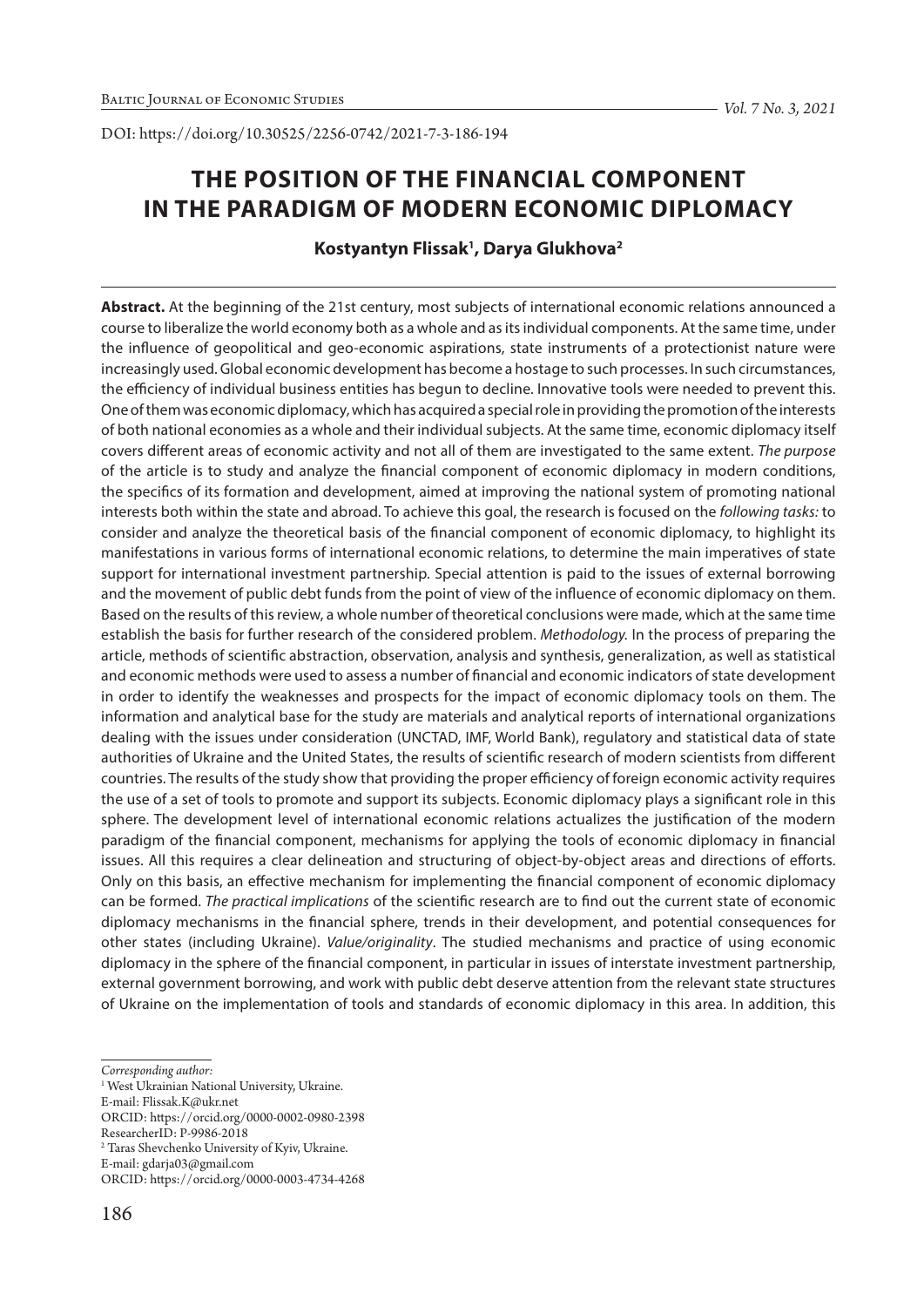study can serve as a basis for further research, since the considered problem contains the significant potential for further investigations in subsequent scientific publications.

**Key words:** national interests, economic diplomacy, foreign economic activity, global economic development, investment, state debt.

**JEL Classification:** F13, F21, F63, O24

## **1. Introduction**

The world economic processes of the globalization era are accompanied, on the one hand, by the liberalization of market relations, the expansion of forms and methods of international economic cooperation, the unification of standards and regulatory requirements for the cross-border movement of goods, services, capital and labor, and on the other hand, by the strengthening of the struggle for markets of raw materials and resources, for markets of products, increased competition and the use of noncompetitive methods of promoting their own interests. Periodically occurring crisis phenomena and force majeure situations, including the 2020-2021 pandemic of COVID-19, are adding to the negative impact. In these circumstances, the importance of intensifying the efforts of states to defend their national interests increases. At the same time, it is difficult to overestimate the role and opportunities of economic diplomacy. In the context of the range of problems under consideration, the financial sphere is an important direction for the efforts of economic diplomacy in practice in the system of international economic relations. The theoretical and practical aspects of its various components (such as the financial interest of states in commodity expansion on the international market, international capital flows, investment flows, external borrowing, and regulation of external debt) have been and are the subject of research by different experts and scientists, in particular, such as N. Bayne (2011), P.A.G. van Bergeijk (2009), G. Dieckheuer (2001), M. Eng, F.A. Lees, and L.J. Mauer (1995), A. Filipenko and O. Rogach (2005), P. Krugman and M. Obstfeld (2018), O. Sharov (2008), R. Jackson and G. Sorensen (2013), W. Vergun and O. Stupnytzkiy (2009), H. Wagner (2009), S. Woolcock (2016) and others.

At the same time, the analysis of professional publications on the problems of international economic relations and foreign economic activity shows that the study of the financial component of economic diplomacy and the use of its tools in this area is practically ignored. The relevance of the problem also is in the fact that governments of states constantly face new challenges that require an adequate response in issues of diplomatic support in the financial segment of international relations. It should be noted that the possibilities of the sphere under consideration have significant potential in providing the effectiveness of the financial

component of foreign economic relations, in preventing negative manifestations and crisis phenomena, and in resolving existing problems. Justification of the modern paradigm of the financial component, mechanisms for applying the tools of economic diplomacy in financial matters requires a clear delineation and structuring of object-by-object spheres and directions of efforts. Only on this basis, an effective mechanism for implementing the financial component of economic diplomacy can be formed.

# **2. Financial component of economic diplomacy**

The practice of international relations, bilateral and multilateral economic partnership of countries constantly puts the need to coordinate financial parameters in trade and economic relations, investment cooperation, international cooperation, migration processes, and issues of innovation development on the agenda. Theoretical justifications of the practical implementation of the economic diplomacy's financial component require a clear structuring, first of all, of its objects, which include financial aspects: a) foreign trade (price and performance components); b) investment cooperation; c) international cooperation; d) external borrowing.

*Price aspects* of foreign trade comprise compliance with price parameters in the fulfillment of trade operations, optimization of export prices, prevention of dumping and anti-dumping actions from the side of partners, countering discriminatory manifestations against national subjects of economic activity in foreign markets. Providing compliance with price parameters and optimizing prices represent the basis on which the final financial result is formed both directly by the exporting entity and by the country from which the export is carried out. For the exporter, the financial result is profit, and for the country of origin of export – export duty and corresponding tax revenues to the budget. In addition, the financial component of economic diplomacy in foreign trade includes the prevention and protection against dumping, as so as anti-dumping measures from the side of partners can result in appropriate trade, economic and financial sanctions (export restrictions on relevant commodity items with all the consequences that follow from this, as well as direct penalties) (Yankiv, Flissak 2020). With the assistance of applying the tools of economic diplomacy, it becomes possible to significantly increase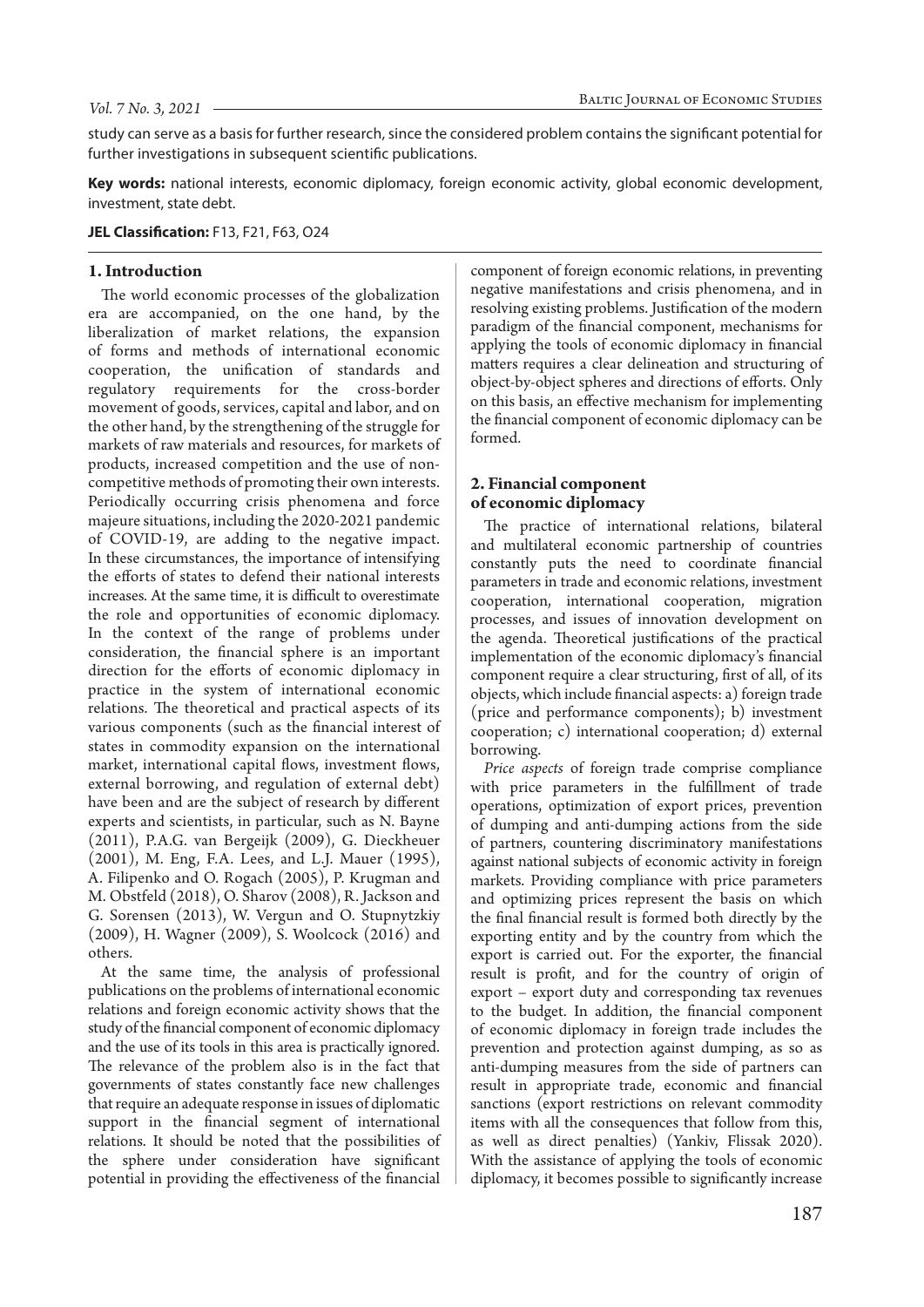the efficiency of foreign trade operations due to the financial component. In foreign trade operations, the financial component of economic diplomacy should cover the activities of diplomatic missions in the host countries in issues of countering discriminatory manifestations from the side of foreign partners in relation to national subjects of foreign economic activity in markets abroad. This problem is particularly relevant for Ukraine.

*Financial aspects* of investment cooperation include the volume of attracting foreign investment in the national economy, investing funds by national investors in projects abroad, and ensuring that risks for investors are minimized. Since the second position in foreign economic activity after export-import operations is occupied by capital movement or, in other words, investment cooperation, so direct investment is of particular interest to the country's economy. However, the movement of investment capital always has two sides: from the point of view of the recipient country it is an investment of capital in its economy, and for the investor country it is the export of capital. At the same time, the export of capital for the investor country can be considered both positively and negatively. The investment is positive if the capital is used more efficiently outside the investor country in comparison to the investment of the same capital within the country itself. From the point of view of the investor country, investing capital abroad may be negative if there is a shortage of funds for domestic investment and the development of the national economy. From the point of view of national interests, such exports of capital are classified as harmful and posing threats to the country's economic and national security. This is one of the objects of economic diplomacy in promoting the national interests of the state.

*The financial components of international financial cooperation*, which we consider objects of economic diplomacy, are the financial support of cooperative networks, increasing their income and reducing costs, minimizing risks in achieving foreign economic goals, combining financial resources to implement significant financial projects (Kaufmann, 1990, Wirtschaftsförderung Sachsen GmbH, 2019). The financial component of international cooperation is primarily manifested at the stage of planning and determining the need for financial support, the forms of which can be: bank loans, warranties, financial intermediation, and financial participation of the cooperation center, as well as the insurance system for cooperation partners. The experience of foreign economic activity of a number of countries, primarily the Federal Republic of Germany, regarding their active position in diplomatic support of the financial component of international cooperation confirms that this is an intensive tool for national exporters to develop new markets abroad. During the creation and further

development of a system of international cooperation relations and developing international cooperation using the tools of economic diplomacy, the financial component covers the issues of financial support for cooperative networks, increasing revenues and reducing costs, minimizing risks in achieving foreign economic goals. In the area of external borrowing, providing of which should account for a significant share of the financial component of economic diplomacy, we highlight actions to support the reception of funds in the formation of public debt, its repayment, servicing and possible restructuring.

# **3. Imperatives of state support for international investment partnership**

A significant segment in the financial component of both foreign economic activity and its state support by the tools of economic diplomacy is occupied by investment activities. Since one of the challenges of the globalized world economic system in relation to national economies is the need to optimize their participation in the international division of labor, this increases the importance of the investment segment of foreign economic activity in achieving economic growth in a competitive environment with priority provision of national interests. When making decisions on new investments, it is necessary to balance investment flows into and from the country as much as possible. At the same time, it is extremely important to take into account the impact of investments on the economic growth of countries, on the volume of GDP, ensuring financial stability, solving problems with the employment of the population, and on the level of economic security of states. In the context of the country's participation in integration processes, the systematization of elements and components in forming the basis for investment expansion in foreign markets becomes particularly relevant. For Ukraine, this moment is of particular importance both for theory and practice due to the lack of such developments here. The state of investment cooperation of Ukraine is characterized by the data in Table 1, and Table 2 shows data on the countries that are the main investors for the Ukrainian economy.

The dynamics of the share of accumulated direct investment in GDP (Table 1) indicates that the presence of national investors of Ukraine in foreign markets is insignificant. This is due to the lack of both necessary capital and a state system of assistance and support of national investors in expanding their activity outside the country. Also, the need for further improvement of the investment climate in terms of developing the legal and organizational framework to increase the capacity of mechanisms for ensuring a favorable investment climate and forming the basis for maintaining and improving the competitiveness of the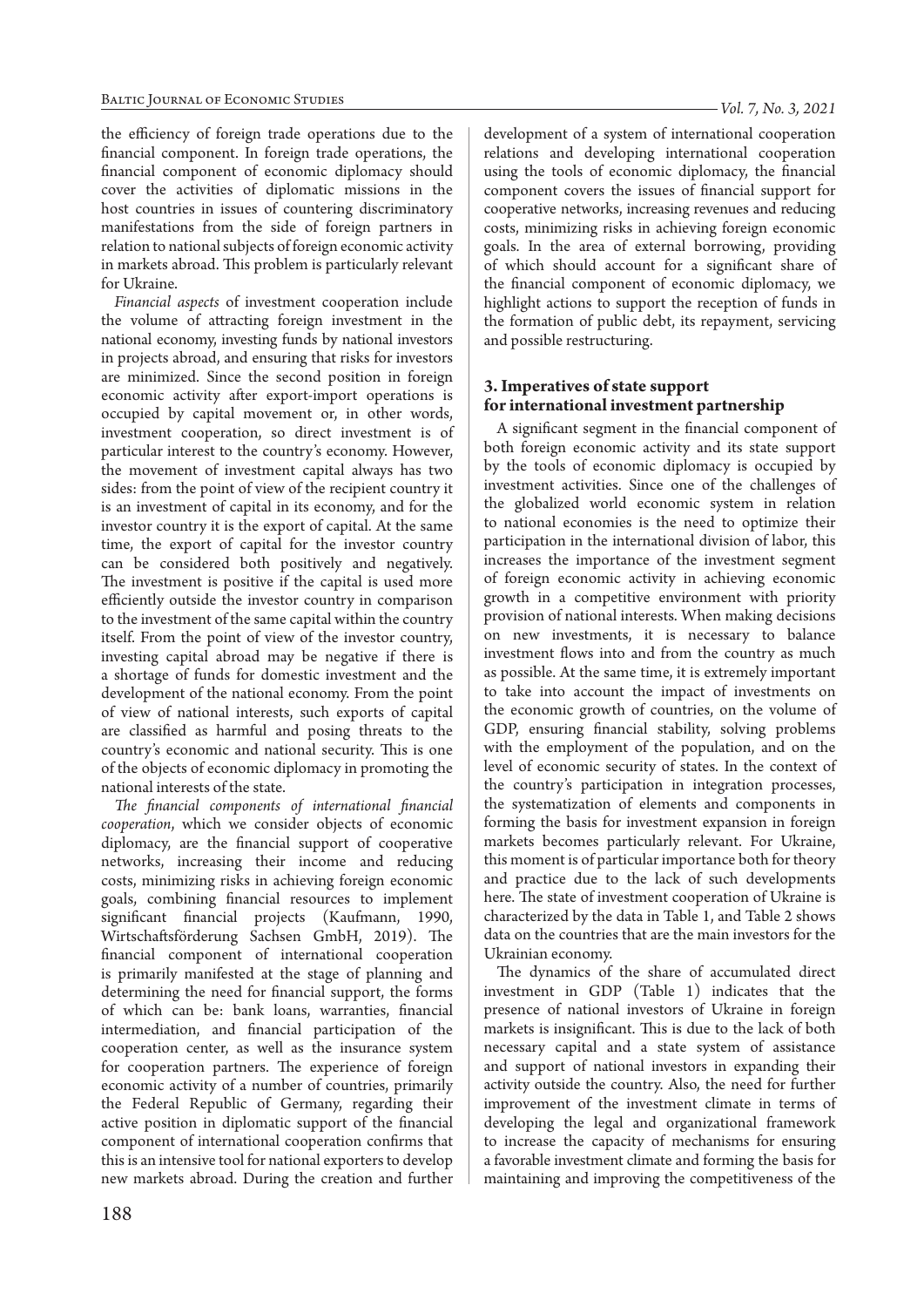Table 1

|      |                                        | Annual direct investment in and out Ukraine, in m. USD | Dynamics of the share of accumulated direct investment,<br>in % of GDP of Ukraine |                     |  |
|------|----------------------------------------|--------------------------------------------------------|-----------------------------------------------------------------------------------|---------------------|--|
|      | from foreign countries<br>into Ukraine | from Ukraine abroad                                    | from foreign countries into<br>Ukraine                                            | from Ukraine abroad |  |
| 2009 | 4816                                   | 162                                                    | 37.31                                                                             | 4.83                |  |
| 2010 | 6495                                   | 736                                                    | 38.87                                                                             | 4.81                |  |
| 2011 | 7 2 0 7                                | 192                                                    | 35.95                                                                             | 4.03                |  |
| 2012 | 8401                                   | 1 2 0 6                                                | 37.05                                                                             | 4.39                |  |
| 2013 | 4499                                   | 420                                                    | 36.57                                                                             | 4.27                |  |
| 2014 | 410                                    | 111                                                    | 37.33                                                                             | 5.68                |  |
| 2015 | 2961                                   | $-51$                                                  | 47.26                                                                             | 8.18                |  |
| 2016 | 3 2 8 4                                | 16                                                     | 45.07                                                                             | 8.00                |  |
| 2017 | 2601                                   | 8                                                      | 38.55                                                                             | 6.66                |  |
| 2018 | 2 3 5 5                                | $-5$                                                   | 33.89                                                                             | 5.68                |  |
| 2019 | 3070                                   | 648                                                    | 31.90                                                                             | 5.25                |  |

*Source: Compiled by the author based on data by UNCTAD Foreign direct investment: Inward and outward flows and stock (2021)*

national economy remains relevant for Ukraine. It is the investment climate in the country that is a significant reason for the outflow of investment. Thus, in 2020, according to the National Bank of Ukraine, the total net outflow of foreign investment from Ukraine amounted to 870 million USD, and for the first quarter of 2021 – 300 million USD.

Here it is appropriate to draw attention to the practice of the EU countries in promoting national interests in the investment sphere and the real effectiveness of using the means of economic diplomacy, in particular, in Slovakia (Flissak, Drakokhrust, 2021) and Poland (Yankiv, Flissak, Kozłowski, 2020). In particular, Poland's current economic policy in the field of foreign investment is focused on creating opportunities for Polish companies investing abroad. Confirmation of the state's actions in this area is Resolution No. 3/2018 of the Council of Ministers of Poland dated January 3, 2018 on the "Program to support investments of importance for the Polish economy for 2011-2023". This program is one of the tools including economic diplomacy for support of investment projects, and is closely linked to strategic development documents; it contains clear goals to provide investment support, which are of particular importance for the development of innovation and competitiveness, as well as identify priority sectors in which investment will be supported.

Analysis of the practice by which the necessary dynamics of the investment segment of foreign economic activity in such EU countries as Poland, Slovakia, Hungary, and the Czech Republic is providing, as so as the effective attraction of FDI to the national economy and successful expansion of investment presence in foreign markets, increases the role and influence of state regulation of these processes in the presence of the market status. This activity is manifested in the appropriate legislative and regulatory support for investment cooperation, in the use of a wide range of financial and institutional support for investment activities, and in the creation of a network of structures for investment policy implementation.

# **4. External borrowing in the sphere of economic diplomacy influence**

A separate and independent place in the systematic regulation and support of activities in the field of external borrowing should be occupied by a set of measures taken by the state including applying diplomatic tools. As it is known, in the market economy the appearance of debt can objectively be both a basis and a consequence of financial, economic, and commercial activities. That is why an integral element of the globalized world economic system in resolving the problem of insufficient funds for economic development, implementation of socio-economic development programs, financial support for the introduction of new and cutting edge technologies and innovations is the attraction of thirdparty funds and external financial resources. At the macro level usually are turned to both internal and external borrowings. As a result of such fund attractions, debts arise at the government level – as state and stateguaranteed debts.

Issues of external debt in international economic activity have become particularly relevant in recent decades, and the problem of improving the efficiency of external borrowing and resolving external debts has become particularly acute for the economic diplomacy of countries under the influence of the global financial and economic crisis of 2008-2010. To solve it, both at the level of states and international organizations, a whole system of mechanisms and instruments of influence is used (Dieckheuer, 2001), among which economic diplomacy plays a special role. Here it is necessary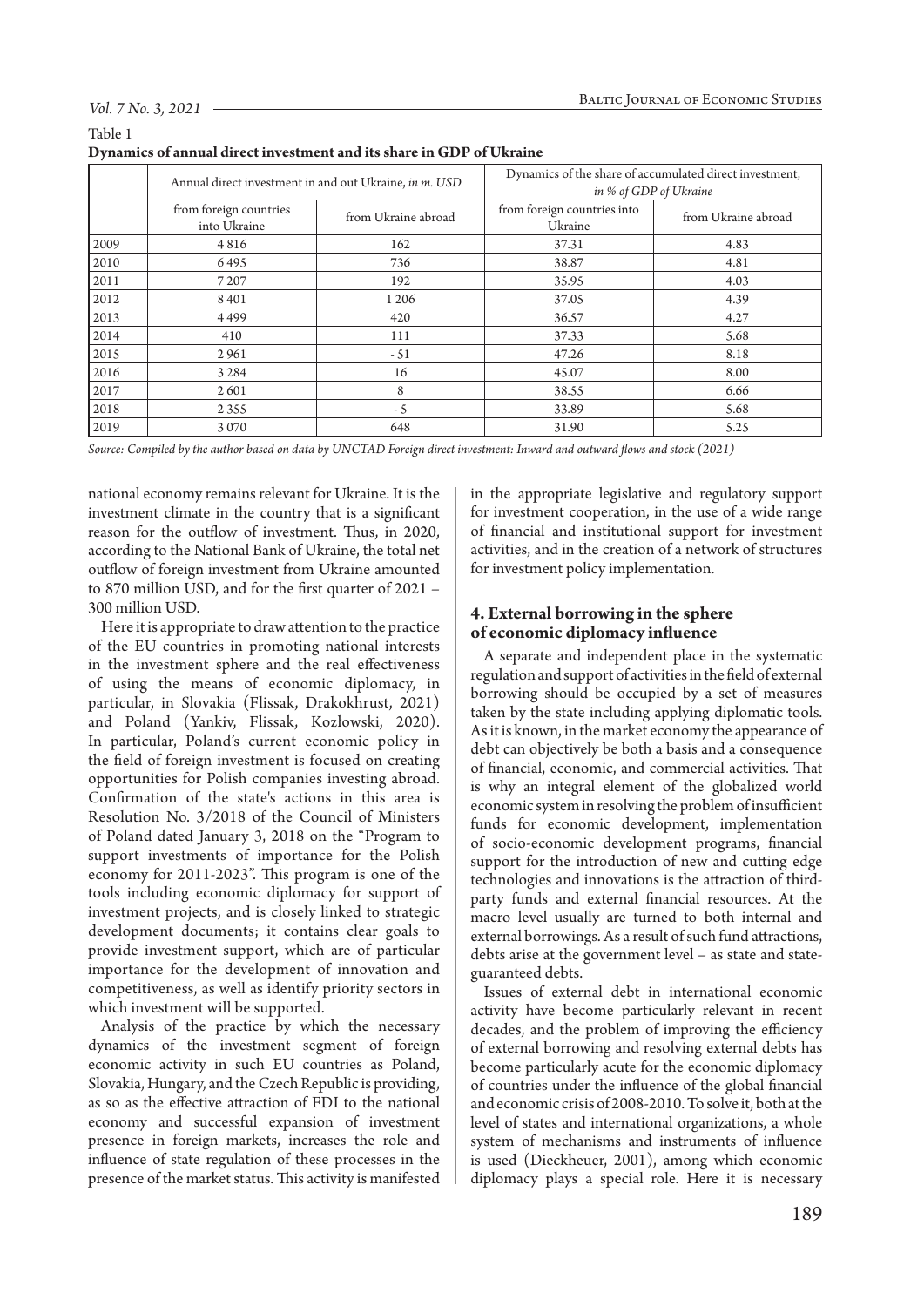|                   |                      | at the chu of the year, in percent or total amounts |                      |                        |                        |                  |
|-------------------|----------------------|-----------------------------------------------------|----------------------|------------------------|------------------------|------------------|
|                   | 2010                 | 2013                                                | 2014                 | 2015                   | 2018                   | 2019             |
| World,<br>mln USD | 47956                | 58 864                                              | 29 227               | 43780                  | 44 009                 | 51 387           |
| 1.                | The Netherlands      | Cyprus                                              | Cyprus               | Cyprus                 | Cyprus                 | Cyprus           |
|                   | 26.3                 | 32.2                                                | 21.2                 | 34.4                   | 30.2                   | 31.2             |
| 2.                | Cyprus               | The Netherlands                                     | The Netherlands      | The Netherlands        | The Netherlands        | The Netherlands  |
|                   | 23.3                 | 17.9                                                | 19.2                 | 19.3                   | 21.9                   | 22.8             |
| 3.                | Germany              | Russia                                              | Germany              | Germany                | Germany                | Switzerland      |
|                   | 11.2                 | 7.0                                                 | 8.5                  | 4.9                    | 5.2                    | 6.2              |
|                   | Russia               | Germany                                             | United Kingdom       | United Kingdom         | Switzerland            | Germany          |
| 4.                | 6.2                  | 6.3                                                 | 6.9                  | 4.2                    | 4.7                    | 4.9              |
| 5.                | United Kingdom       | Austria                                             | Russia               | British Virgin Islands | United Kingdom         | United Kingdom   |
|                   | 4.4                  | 4.7                                                 | 6.2                  | 3.7                    | 4.3                    | 4.2              |
| 6.                | France               | Switzerland                                         | Switzerland          | France                 | Russia                 | Austria          |
|                   | 3.8                  | 4.6                                                 | 5.3                  | 3.5                    | 2.8                    | 2.9              |
| 7.                | Austria              | United Kingdom                                      | France               | Austria                | Austria                | Russia           |
|                   | 3.5                  | 4.1                                                 | 5.2                  | 3.1                    | 2.6                    | $2.2\phantom{0}$ |
|                   | <b>United States</b> | France                                              | Austria              | Russia                 | British Virgin Islands | France           |
| 8.                | 2.6                  | 3.1                                                 | 4.3                  | 3.0                    | 2.4                    | 2.2              |
|                   | Switzerland          | <b>United States</b>                                | <b>United States</b> | Switzerland            | France                 | Poland           |
| 9.                | 2.6                  | $2.2\,$                                             | 3.4                  | 2.1                    | 1.8                    | 1.7              |
|                   | Poland               | British Virgin Islands                              | Poland               | <b>United States</b>   | Poland                 | Luxembourg       |
| 10.               | 1.9                  | 2.0                                                 | 2.9                  | 2.0                    | 1.8                    | 1.6              |

#### Table 2

**Main investment partners of Ukraine in amounts of direct investments, at the end of the year, in percent of total amounts**

*Source: Compiled by the author based on data by IMF (2020)*

to emphasize that one of the defining directions of ensuring effective foreign economic activity of own country is the orientation of economic diplomacy to the main vectors of economic and political priorities, as well as the mandatory coordination of its goals with the strategic guidelines of the state's foreign economic policy. Economic diplomacy means should support the country's external debt from the stage of the search of partners and making agreements with creditors up to the stage of its repayment. Often, as practice shows, diplomats need to make significant efforts to resolve emerging problems, eliminate bottlenecks and contradictions between the parties (creditors and borrowers) in the process of using external borrowing.

The analysis of international practice shows that the problems of public debt and external borrowing are among the most relevant in the modern economic life of each country, regional supranational entities, and international organizations. In a number of countries, the level of public debt exceeds or is quite high relative to GDP, which is confirmed by the data in Table 3.

Certain distortions in the use of financial and credit resources, ignoring the requirements for effective investment of credit resources, excessive enthusiasm for consumer crediting and unsecured provision of loans in a number of European countries (primarily in Greece, Portugal, Spain, Iceland, Italy) and in the United States have greatly aggravated the problem of external debt. To a certain extent, these problems also affected Ukraine, where coincided the impact of the global financial crisis and the accumulation of internal unresolved problems in part of accumulating the necessary financial resources for the needs of economic development, ensuring employment, and preventing a fall in social standards. The problem of external debt in Ukraine is also aggravated by the lack of own funds for the modernization of production sectors, the high level of deterioration of fixed production assets, the high level of the shadow sector in the economy, and the lack of funds for timely financing of social programs and activities.

Since in the modern world external debt has become a common phenomenon in the world economy, it should be mentioned that in the system of the world economy there are two poles of external debt: on the one hand, a small group of creditor countries and international credit organizations; on the other hand, a large group of debtor countries. At the same time, the dominant position for a long time was that developing countries and economies in transition are more exposed to external borrowing. But the trends of the 21st century clearly deny this: the most developed economies in the world are among the main debtors. According to the International Monetary Fund, the highest level of external debt-to-GDP ratio is found in economically developed countries. By absolute volumes of public debt, the first position is consistently occupied by the United States, the dynamics of which over the past decade are characterized by the data in Table 4.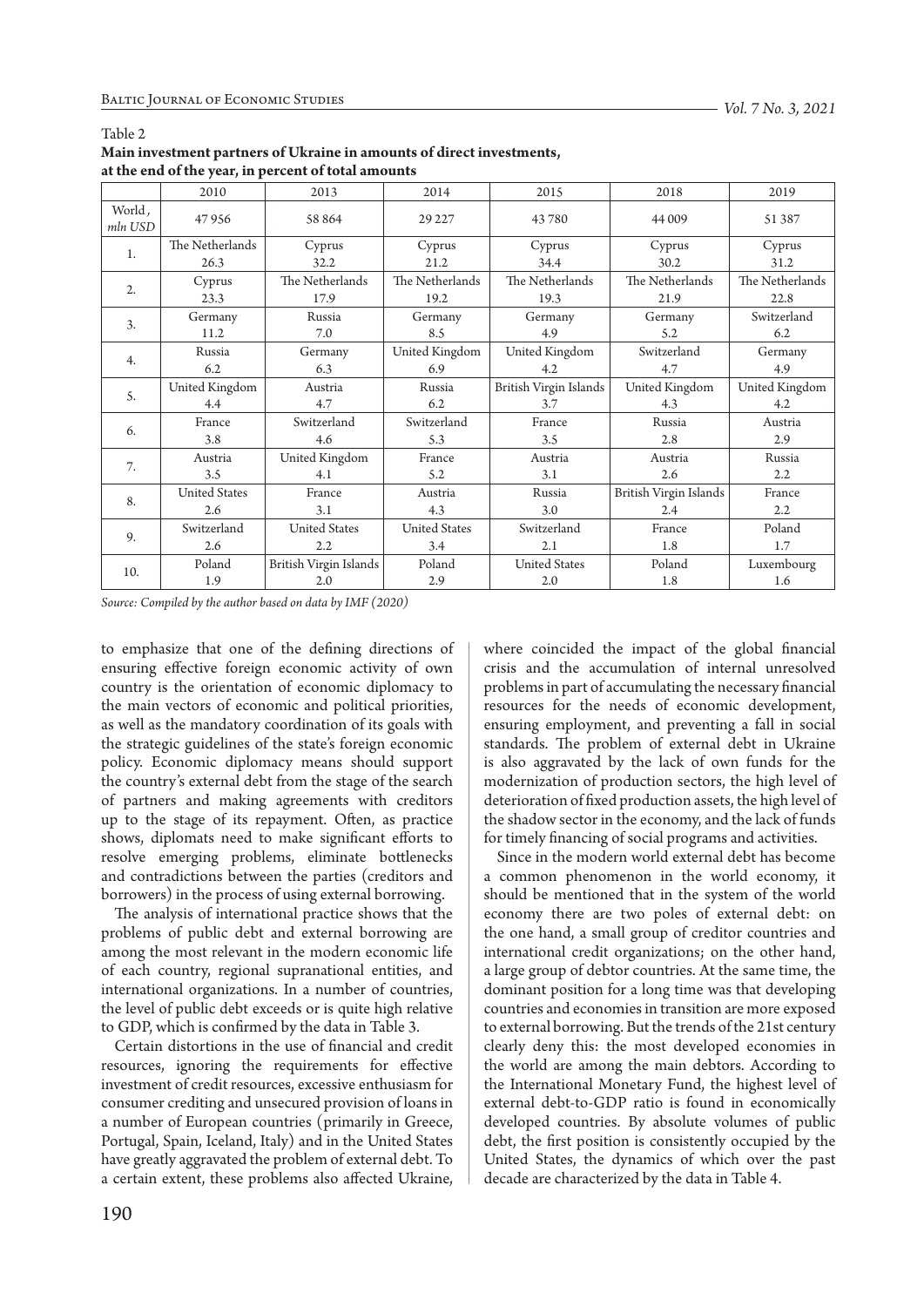|                | Table 3 |  |  |  |  |
|----------------|---------|--|--|--|--|
| $\blacksquare$ |         |  |  |  |  |

| Rating of countries by the amount of public debt relative to GDP, in percent |  |
|------------------------------------------------------------------------------|--|
|------------------------------------------------------------------------------|--|

|     | 2013           |                   |             | 2015               | 2017       |                    |
|-----|----------------|-------------------|-------------|--------------------|------------|--------------------|
|     | State          | State debt i      | State       | State debt         | State      | State debt         |
|     |                | n per cent of GDP |             | in per cent of GDP |            | in per cent of GDP |
| 1.  | Japan          | 226.1             | Japan       | 227.9              | Japan      | 236.4              |
| 2.  | Zimbabwe       | 202.4             | Zimbabwe    | 205.3              | Greece     | 181.9              |
| 3.  | Greece         | 175.0             | Greece      | 182.0              | Lebanon    | 152.8              |
| 4.  | Italy          | 133.0             | Lebanon     | 138.8              | Yemen      | 135.5              |
| 5.  | Iceland        | 130.5             | Italy       | 135.8              | Barbados   | 132.9              |
| 6.  | Portugal       | 127.8             | Portugal    | 129.0              | Italy      | 131.5              |
| 7.  | Ireland        | 124.2             | Eritrea     | 122.6              | Eritrea    | 131.2              |
| 8.  | Jamaica        | 123.6             | Jamaica     | 122.5              | Cape Verde | 126.0              |
| 9.  | Lebanon        | 120.0             | Cape Verde  | 116.2              | Sudan      | 126.0              |
| 10. | Cyprus         | 113.1             | Grenada     | 110.0              | Portugal   | 125.6              |
| 11. | Sudan          | 111.0             | Cyprus      | 107.0              | Gambia     | 123.2              |
| 12. | Grenada        | 110.0             | Belgium     | 107.0              | Congo      | 119.1              |
| 13. | Singapore      | 105.5             | Singapore   | 105.6              | Singapore  | 110.9              |
| 14. | Eritrea        | 104.7             | Puerto Rico | 105.4              | Jamaica    | 104.1              |
| 15. | Belgium        | 102.4             | Ireland     | 101.2              | Egypt      | 103.3              |
| 16. | Puerto Rico    | 96.5              | Barbados    | 101.0              | Belgium    | 103.2              |
| 17. | Spain          | 93.7              | Spain       | 101.0              | Bhutan     | 102.4              |
| 18. | France         | 93.4              | Bhutan      | 98.5               | Mozambique | 102.2              |
| 19. | Egypt          | 92.2              | France      | 98.2               | Cyprus     | 99.3               |
| 20. | United Kingdom | 91.1              | Canada      | 95.4               | Belize     | 99.0               |
| 21. | Barbados       | 90.5              | Ukraine     | 94.9               | Spain      | 98.4               |

*Source: Compiled by the author based on data by Central Intelligence Agency (2021)*

#### Table 4

## **Dynamics of the US state debt**

|      |                    | Total Public Debt Outstanding, at the end of the year |                   |                                      |       |  |  |
|------|--------------------|-------------------------------------------------------|-------------------|--------------------------------------|-------|--|--|
|      | GDP,<br>in bln USD | Amount,                                               |                   | Growth compared to the previous year |       |  |  |
|      |                    | in bln USD                                            | in percent to GDP | bln USD                              | $6\%$ |  |  |
| 2010 | 14992              | 14 025.2                                              | 93.5              | X                                    | x     |  |  |
| 2011 | 15 5 43            | 15 222.9                                              | 97.9              | 1 197.7                              | 108.5 |  |  |
| 2012 | 16 197             | 16432.7                                               | 101.5             | 1 209.8                              | 107.9 |  |  |
| 2013 | 16785              | 17351.9                                               | 103.4             | 919.2                                | 105.6 |  |  |
| 2014 | 17527              | 18 14 1.4                                             | 103.5             | 789.5                                | 104.5 |  |  |
| 2015 | 18225              | 18922.2                                               | 103.8             | 780.8                                | 104.3 |  |  |
| 2016 | 18715              | 19 976.8                                              | 106.7             | 1 0 5 4 . 6                          | 105.6 |  |  |
| 2017 | 19519              | 20492.7                                               | 105.0             | 515.9                                | 102.6 |  |  |
| 2018 | 20 5 80            | 21 974.1                                              | 106.8             | 1481.4                               | 107.2 |  |  |
| 2019 | 21 4 33            | 23 201.4                                              | 108.3             | 1 2 2 7 . 3                          | 105.6 |  |  |
| 2020 | 20933              | 27 747.8                                              | 132.6             | 4 5 4 6.4                            | 119.6 |  |  |

*Source: Compiled by the author based on data by the US Treasury (2021), the WorldBank (2021), the International Monetary Fund, the World Economic Outlook Database (2021)*

A retrospective assessment of the amount and dynamics of the US state debt over the past decade is especially indicative. In 1980, the US state debt was 32.5% of GDP, in 1990 – 54.2%, in 2000 – 55.5%, and since 2012 – exceeded 100% (Table 4) (UNCTAD Handbook of Statistics, 2003, UNCTAD Handbook of Statistics, 2009). The given data indicate that it is impossible to maintain the national economy and budget without increasing public debt and external borrowing. In fact, one of the main roles in the increase

of American GDP over the past decades belongs precisely due to the growth of state debt. On this basis, a block of target tasks for American economic diplomacy is formed with the appropriate definition of areas of activity, spheres, and regions of influence using the necessary methods and forms. It is mandatory to take into account the level of the financial component of foreign economic activity in the country's economic development strategy. This applies to export-import operations, investment partnerships, international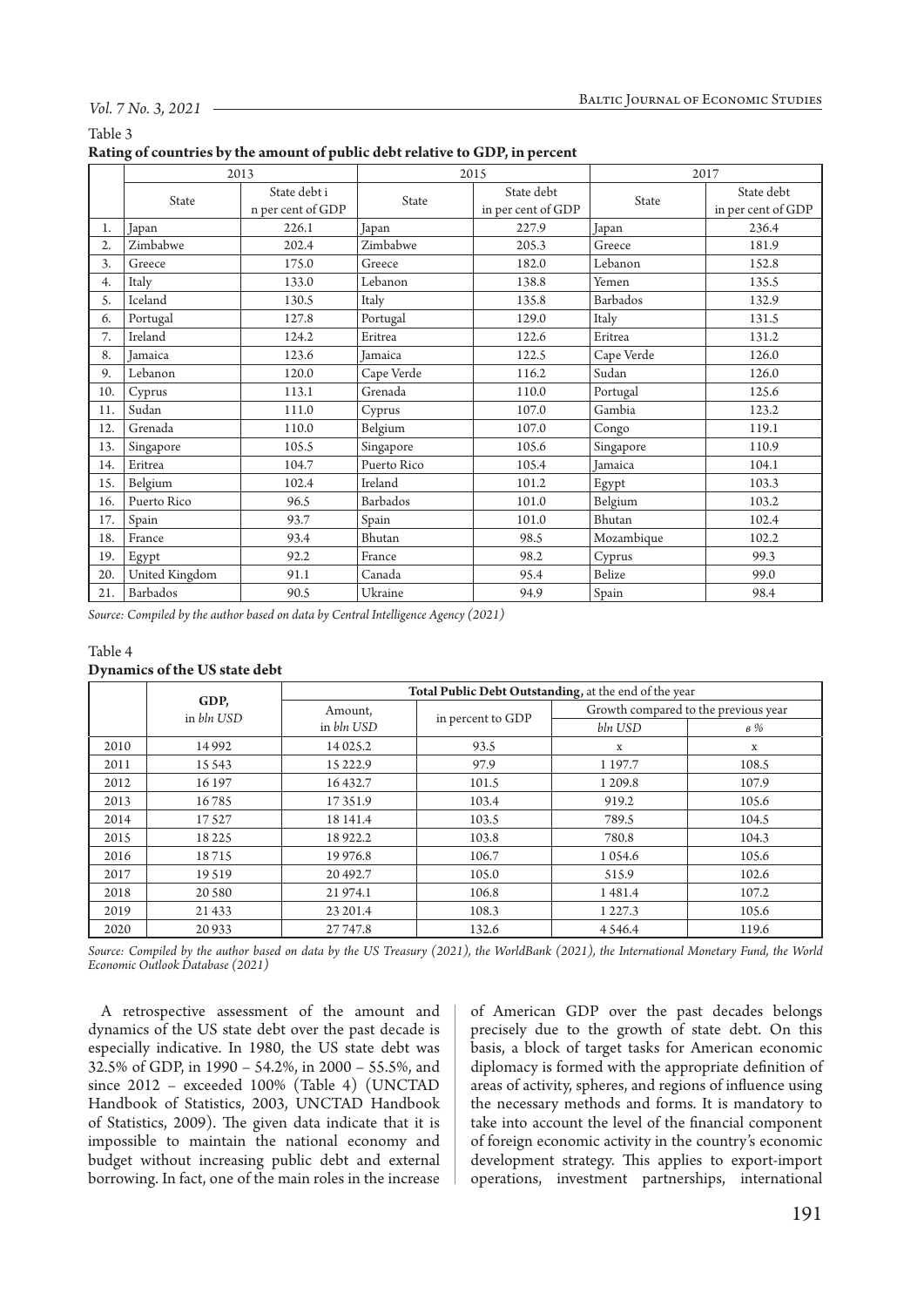cooperation, and participation in international financial institutions.

Analytical assessment of the situation involving external borrowing, the state of use and servicing of Ukraine's external debt serves as the basis for determining the "problematic" points of application of efforts of economic diplomacy representatives both within the country and in the host states of diplomatic missions – both current and potential creditors. An important element here should be considered the formation of a system of evaluation criteria both on the part of foreign lenders in relation to Ukraine (regarding the reputation of the borrower, the level of risks for repayment of funds, terms and volumes of loans), and on the Ukrainian side in relation to desired and expected borrowings (regarding terms, special notes, price, possible benefits, procedures for servicing, repayment, possible restructuring, etc.). The dynamics of Ukraine's gross external debt over the past decade are reflected in Table 5.

The analysis of the considered problem shows that the larger the amount of external debt is, the more often problem situations and conflicts of interest between creditors and borrowers arise. In addition, under favorable circumstances for creditors and significant debt obligations of borrowers, creditor countries and international creditor organizations gain opportunities for strong economic and political influence in different parts of the world in their strategic interests. This once again confirms the need for active diplomatic support and the use of economic diplomacy tools in resolving external debt problems.

At the same time, to a large extent, the issue of activating the use of means and methods of economic diplomacy in solving a wide range of emerging problems, in preventing obviously unprofitable steps on the part of borrowers-subjects of external debt, especially in parts of the state and state-guaranteed debt in the context of defending and protecting the national economic interests of the state remains actual. This is especially important for the economic diplomacy of Ukraine. At the same time, it is important to take into account that the use of funds that form the country's public debt implies its permissible limits, exceeding which signals an inefficient, illiquid, and non-payment economy.

Thus, the efforts of economic diplomacy in matters of external borrowing should be distributed in two main areas: firstly, to intensify cooperation with international financial organizations and international regional development banks in order to attract the necessary external financial and credit resources to the national economy; secondly, to repay and restructure external debt and external borrowing, in other words, to implement effective debt diplomacy.

Comprehensive coverage of all segments of the financial component of economic diplomacy is the key to preventing risks and undesirable problem situations for the state, as well as providing the provision of national interests, including Ukraine, in foreign trade, international investment partnership, and international cooperation, in the implementation of state economic and social development programs.

# **5. Conclusions**

Providing the proper efficiency of foreign economic activity requires the use of a set of tools for the promotion of interests and necessary support of its subjects. In this sector, economic diplomacy plays a significant role. The level of development of international economic relations actualizes the justification of the modern paradigm of the financial component, mechanisms for applying the tools of economic diplomacy in financial issues. All this requires a clear delineation and structuring of object-

Table 5

**Dynamics of gross external debt of Ukraine (according to the IMF methodology)**

| ັ    |                       |                                                  | ັ                 | $\mathbf{v}$                              |            |  |  |
|------|-----------------------|--------------------------------------------------|-------------------|-------------------------------------------|------------|--|--|
|      |                       | Gross external debt, data at the end of the year |                   |                                           |            |  |  |
|      | <b>GDP</b><br>mn. USD | Amount,                                          |                   | growth in comparison to the previous year |            |  |  |
|      |                       | mn. USD                                          | in percent to GDP | mln USD                                   | in percent |  |  |
| 2010 | 135938                | 117346                                           | 86.3              | $\cdots$                                  | $\cdots$   |  |  |
| 2011 | 163 110               | 126 236                                          | 77.4              | $+8890$                                   | 107.6      |  |  |
| 2012 | 175 803               | 134 625                                          | 76.6              | $+8389$                                   | 106.6      |  |  |
| 2013 | 183379                | 142079                                           | 77.5              | $+7454$                                   | 105.5      |  |  |
| 2014 | 133 503               | 126 297                                          | 94.6              | $-15782$                                  | 88.9       |  |  |
| 2015 | 91 009                | 117668                                           | 129.3             | $-8629$                                   | 93.2       |  |  |
| 2016 | 93 361                | 112624                                           | 120.6             | $-5044$                                   | 95.7       |  |  |
| 2017 | 112 176               | 115451                                           | 102.9             | $+2827$                                   | 102.5      |  |  |
| 2018 | 130 904               | 114710                                           | 87.6              | $-741$                                    | 99.4       |  |  |
| 2019 | 153 903               | 121739                                           | 79.1              | $+7029$                                   | 106.1      |  |  |
| 2020 | 155 568               | 125 690                                          | 80.8              | $+3951$                                   | 103.2      |  |  |

*Source: Compiled by the author based on data by the National Bank of Ukraine (2021), State Statistics Service of Ukraine (2021)*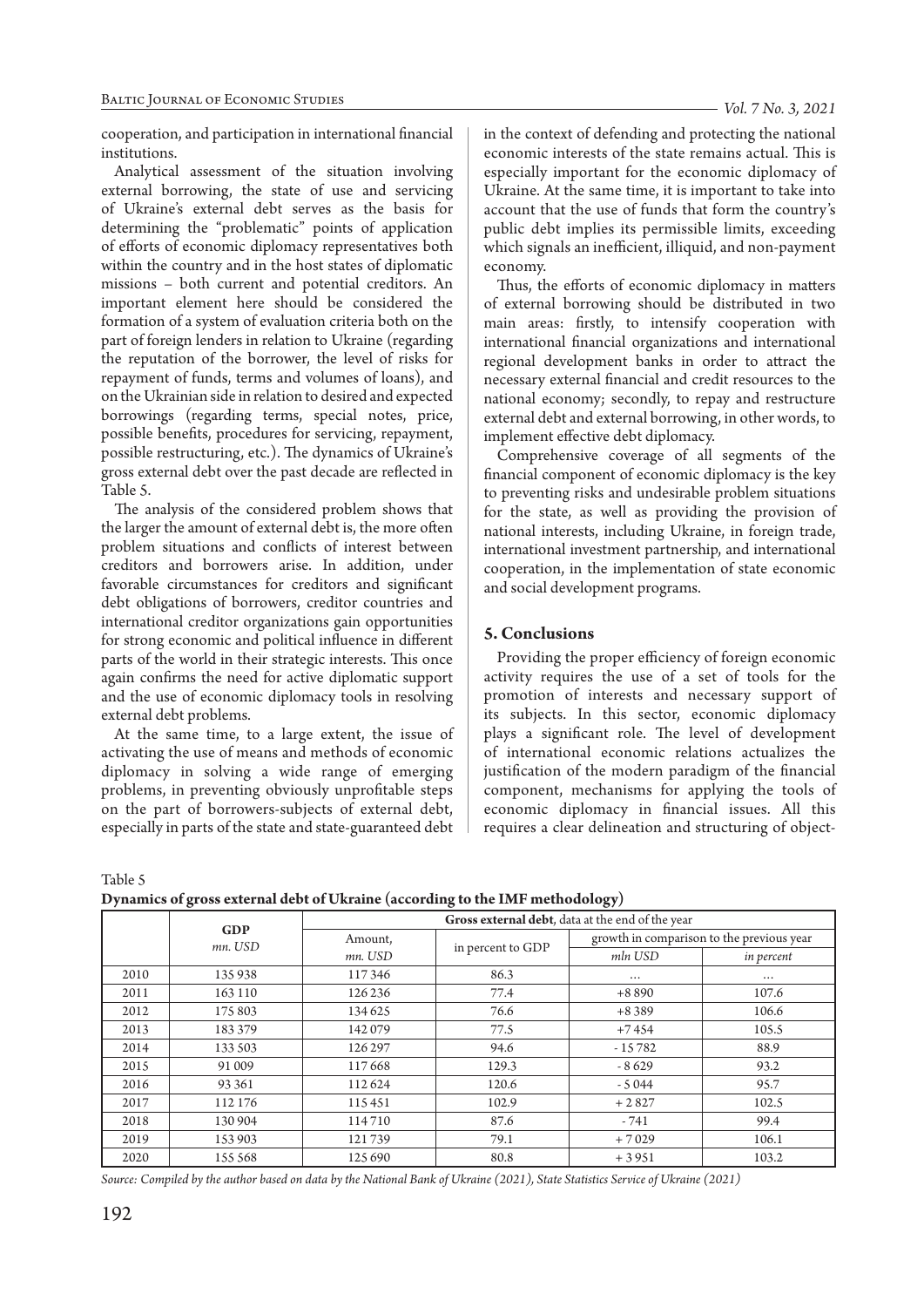by-object areas and directions of efforts. Only on this basis, an effective mechanism for implementing the financial component of economic diplomacy can be formed. The study of this problem allowed us to make the following conclusions:

1. Theoretical reasoning for the practical implementation of the financial component of economic diplomacy give grounds to clearly structure its objects, which include financial aspects: foreign trade (price and performance components); investment cooperation; international financial cooperation; external borrowing, and external debt.

2. In foreign trade operations, the financial component of economic diplomacy, in addition to observing price parameters in the implementation of trade operations, optimizing export prices, should cover the activities of diplomatic missions in the host countries in countering discriminatory manifestations from side of foreign partners in relation to national subjects of foreign economic activity in markets abroad. This problem is particularly relevant for Ukraine.

3. The financial components of international financial cooperation, as objects of economic diplomacy, should include financial support for cooperative networks, increasing their income and reducing costs, minimizing risks in achieving foreign economic goals, combining financial resources to implement significant financial projects. These aspects can and should play a significant role in the implementation of integration efforts and programs of the countries concerned.

4. Due to the fact that in the financial component of both foreign economic activity and its state support by economic diplomacy tools a significant segment here is occupied by investment activities, and become necessary appropriate actions on the part of national states. The experience of a number of EU countries shows that in matters of effective attraction of FDI to the national economy and successful expansion of investment presence in foreign markets, state regulation of these processes in the market economy plays a significant role. This is reflected in the legislative and regulatory support of investment cooperation, the use of a wide range of financial and institutional support for investment activities, the creation of a network of structures, both within countries and abroad, for the implementation of investment policy.

5. In matters of external borrowing and external debt, according to the conducted research, it is advisable to distribute economic efforts in two main areas: firstly, to intensify cooperation with international financial organizations and international regional development banks in order to attract the necessary external financial and credit resources to the national economy; secondly, to repay and restructure external debt and external borrowing, that is, to implement effective debt diplomacy.

# **References:**

Bayne, N., & Woolcock, S. (2011). *The New Economic Diplomacy.* London: Ashgate Publishing Limited.

van Bergeijk Peter A. G. (2009). *Economic Diplomacy and the Geography of International Trade.* Cheltenham, Northampton: Edward Elgar.

Central Intelligence Agency (2021). Rating of countries by public debt. Available at: https://nonews.co/directory/ lists/countries/debt

Dieckheuer, G. (2001). *Internationale Wirtschaftsbeziehungen* – München; Wien; Oldenburg.

Eng, M. V., Lees, F. A., & Mauer, L. J. (1995). *Global Finance.* HarperCollins Colege Publishers.

Flissak, K., & Drakokhrust, T. (2021). Modern paradigm of national interests promoting in foreign economic activity of Slovakia. *Baltic Journal of Economic Studies,* 7(2), 224–232. DOI: https://doi.org/10.30525/2256- 0742/2021-7-2-224-232

IMF (2020). Inward/Outward Direct Investment Positions (Top 20 Counterpart Economies), Reporting Economy: Ukraine. Available at: https://data.imf.org

International Monetary Fund. World Economic Outlook Database (2021). Available at: https://www.imf.org/en/ Publications/WEO/weo-database/2021/April/weo-report

Jackson R., & Sorensen, G. (2013). *Introduction to International Relations: Theories and Approaches (the fifth edition).* Oxford.

Kaufmann, F. (1990). *EG-Binnenmarkt: Die Grenzüberschreitende Kooperation mittelständischer Unternehmen; empirische Analise von Möglichkeiten, Vorraussetzungen und Erfahrungen.* Stuttgart: Poeschel.

Krugman, P., & Obstfeld, M. (2018). *International economics.* Theory and policy, 11th edition. Pearson.

National Bank of Ukraine (2021). Gross external debt of Ukraine (according to the IMF methodology). Available at: https://bank.gov.ua/ua/statistic/sector-external/data-sector-external#4

Rogach O. (2005). International investment: theory and practice of business of multinational corporations. Kyiv: Lybid.

State Statistics Service of Ukraine (2021). Gross Domestic Product. Available at: www.ukrstat.gov.ua

Sharov, O. M. (2008). Ukraine: choosing a public debt management strategy. *World of finance,* 1(14), 7–9.

UNCTAD Foreign direct investment: Inward and outward flows and stock (2021). Available at: https://unctadstat.unctad.org/wds/TableViewer/tableView.aspx